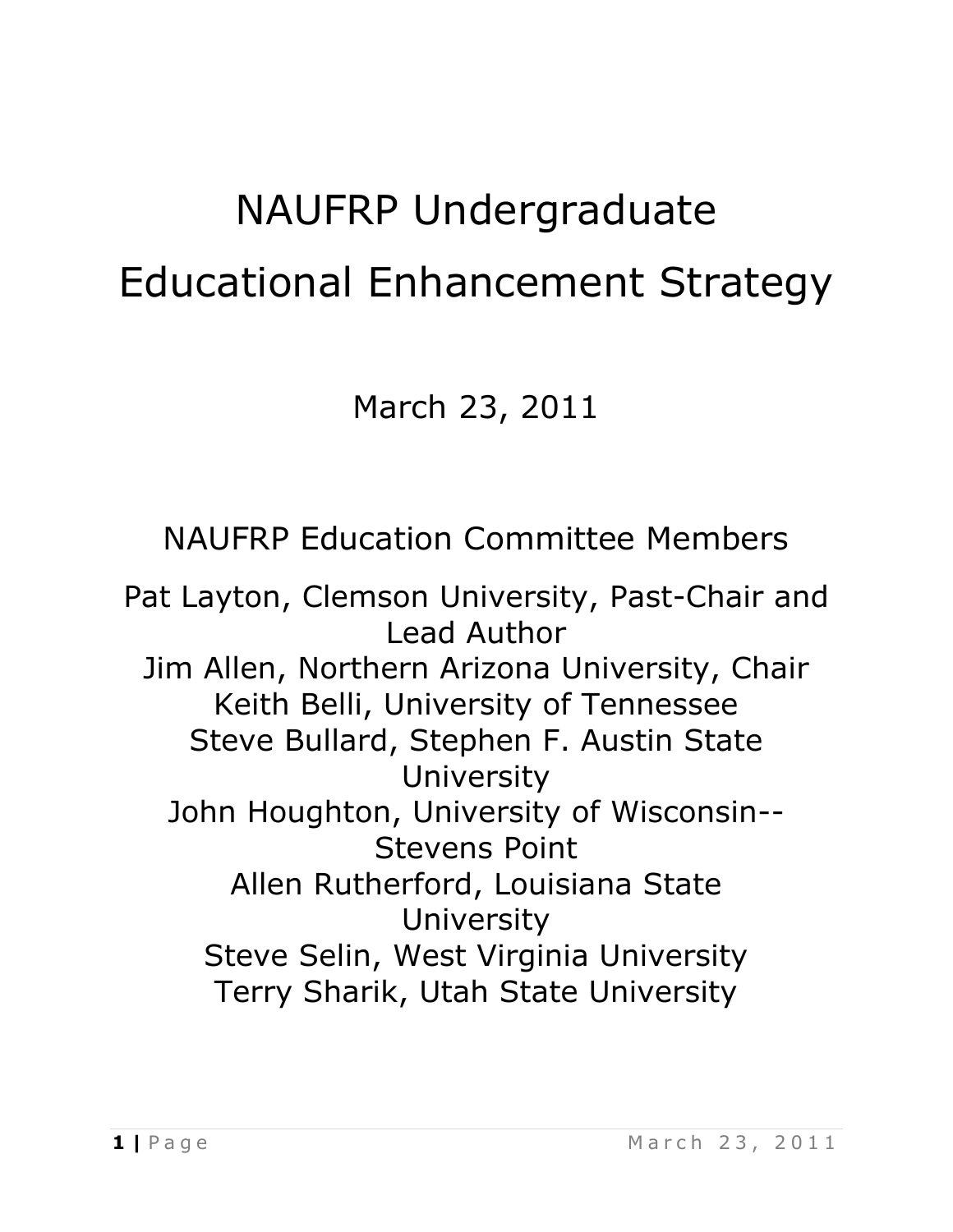Supported by a grant from United States Department of Agriculture— "Preparing Forestry and Natural Resources Leaders in an Era of Change"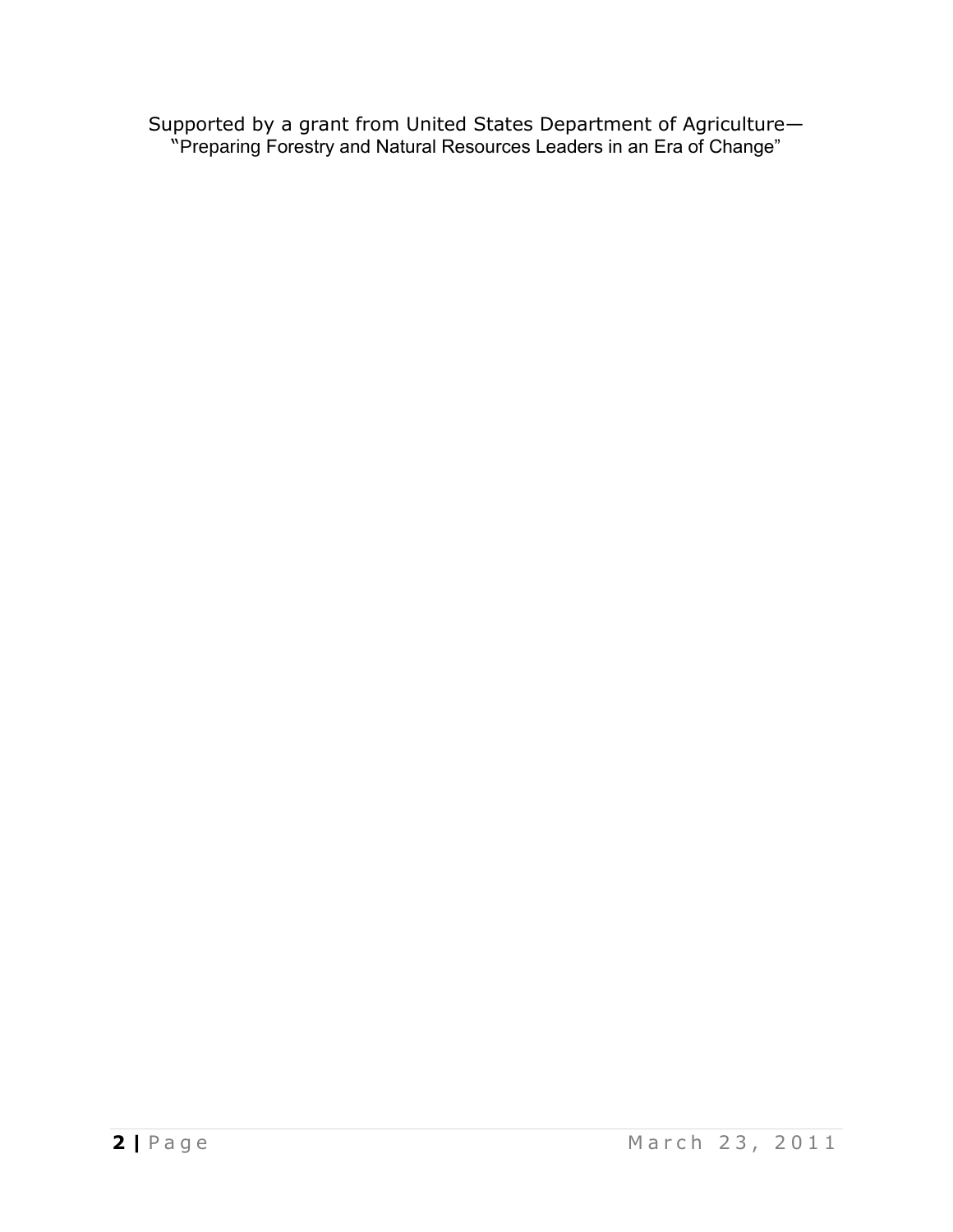NAUFRP Undergraduate Education Enhancement Strategy

Mission: Our Mission is to produce the quality, diversity and number of forest and related natural resources (FRNR<sup>1</sup>) students needed for a sustainable future.

# Rationale

The National Research Council issued a report that stated *"Many of today's major challenges — including energy security, national security, human health, and climate change — are closely tied to the global food and agriculture enterprise\*. Academic institutions with programs in agriculture are in a perfect position to foster the next generation of leaders and professionals needed to address these challenges" (The National Academies, 2009).* 

*"Failure to respond to the changes affecting agriculture and education will place many aspects of the nation's universities, agriculture system, and society at risk... Failure could mean that the U.S. will fall behind other nations in agriculture-based science and stewardship. And failure could contribute to the loss or pollution of our land, water, and natural resources" (National Research Council, 2009).*

\*This includes FRNR professions as defined in the report

The National Association of University Forest Resources Programs (NAUFRP) Strategic Plan envisions forests as "*a constant source of learning about the relationship between humans and natural resources that simultaneously benefits both people and nature"* (Forests for a Richer Future, NAUFRP 2006). Universities are prepared to make commitments to build an everimproving body of science and science-based technologies that, together with local knowledge, contribute to sustaining forest ecosystems and ensuring that they are productive, diverse, and resilient in the face of constant change. Similarly, they are prepared to educate future managers who are committed to advancing the sustainability of forests in order to enhance human well-being, provide needed and desired goods and services,

 $\overline{a}$ 

 $1$  FRNR students are those in majors such as forestry, natural resource management, fish and wildlife management, wood science and technology, and outdoor recreation. See Figure 2 for the fields of study that are considered to be within the purview of this strategy.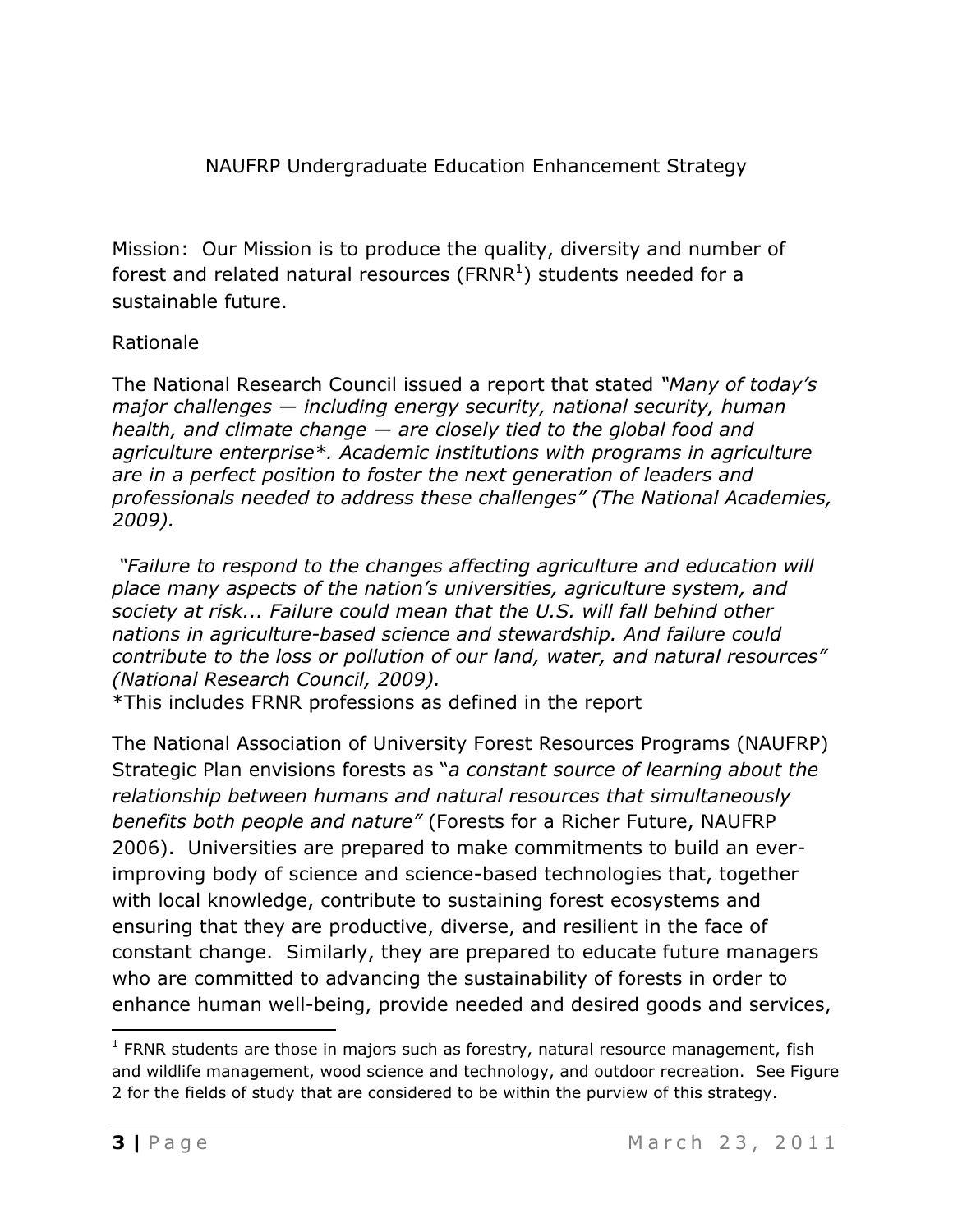and protect the intrinsic values of forests. Development and implementation of the strategic plans for the McIntire-Stennis Program for research and graduate education (Keathley 2003, NAUFRP 2007) were the first two parts of fulfilling this vision. Now it is time for third part – defining FRNR undergraduate education for the future. This strategy outlines the steps necessary for NAUFRP to accomplish this task, which will help ensure that our member's FRNR help to meet the needs of employers and society as a whole well into the future.

NAUFRP's Strategic Plan includes this education goal: "*to educate future managers who are committed to advancing the sustainability of forests in order to enhance human well-being, provide needed and desired goods and services, and protect the intrinsic values of forests*" (NAUFRP 2006). NAUFRP members are dedicated to this goal in a time of reduced budgets, with enrollments that are beginning to increase but not necessarily in the traditional majors we have focused on before. Sharik and Layton (2010) show that NAUFRP enrollments have risen since a low in 2005 (Figure 1), but the increases have come in degrees that are more often termed "Natural Resources and Environment" rather than "Forestry" or "Wildlife and Fisheries" (Figure 2).



Figure 1. Undergraduate enrollments in natural resources by region for NAUFRP Institutions, 1980-2009. (Sharik, T. L. and P. A. Layton. 2010.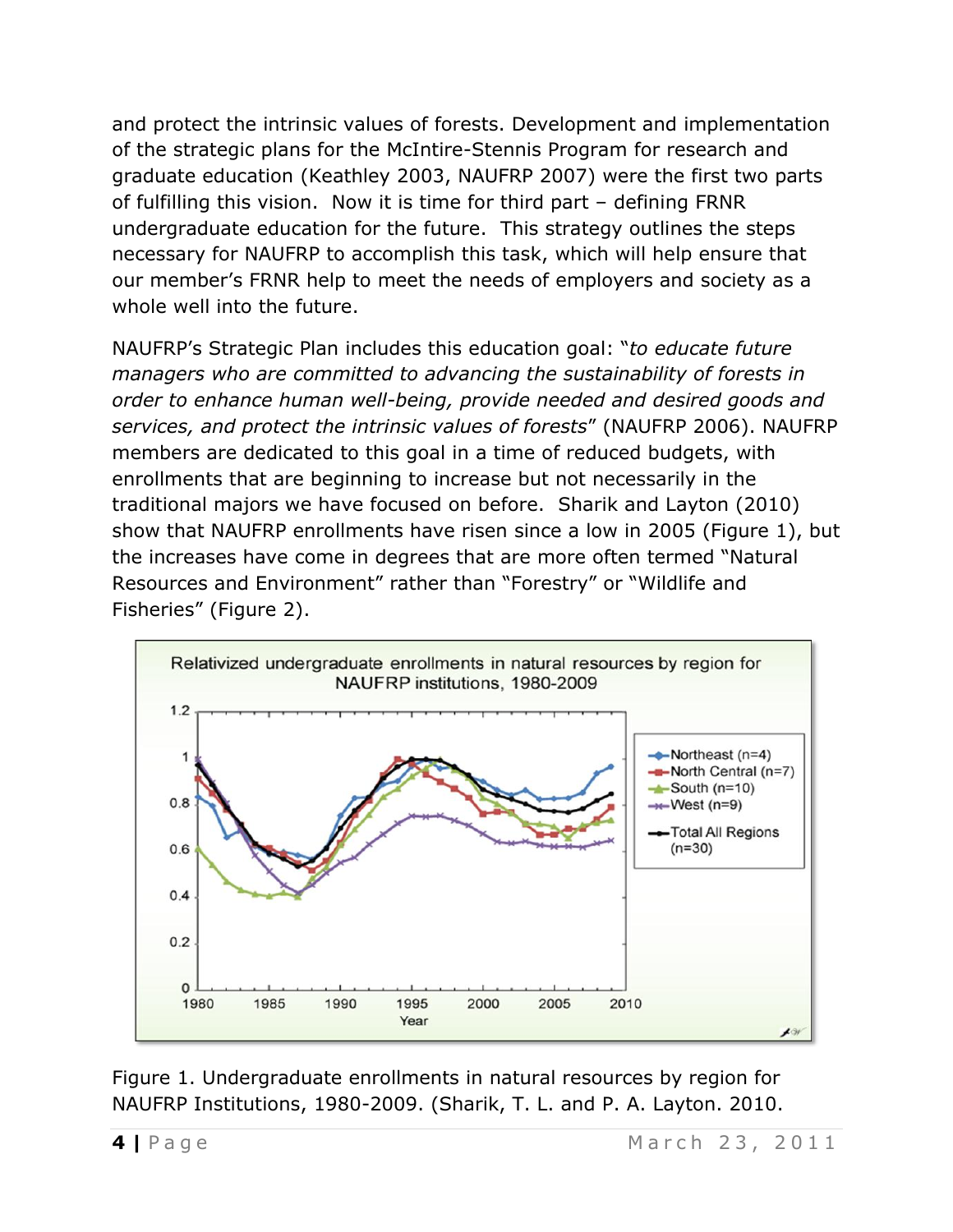Forestry Education in the USA in a Changing Social Climate. Presented to the International Symposium on Forestry Education, Vancouver, BC, May 18, 2010.)



Figure 2. Undergraduate enrollments in natural resource by field of study for NAUFRP Institutions, 1980 – 2009 (Sharik, T. L. and P. A. Layton. 2010. Forestry Education in the USA in a Changing Social Climate. Presented to the International Symposium on Forestry Education, Vancouver, BC, May 18, 2010.)

Meanwhile, other authors such as Millenbah and Wolter (2009) have recognized that the "millennial students" are different and we may need new methods to teach them. They also found that there are different workplace demands and changes in employer expectations for what our students are learning. And finally, they suggest that faculty are becoming more specialized and may need to cultivate the ability to teach effectively in generalized undergraduate courses.

The challenges that we face in NAUFRP are evident across a wide range of disciplines. The Association of Public and Land-Grant Universities (APLU) and The Wildlife Society (TWS) are examples of organizations with similar studies and/or strategic planning efforts parallel to NAUFRP. We face these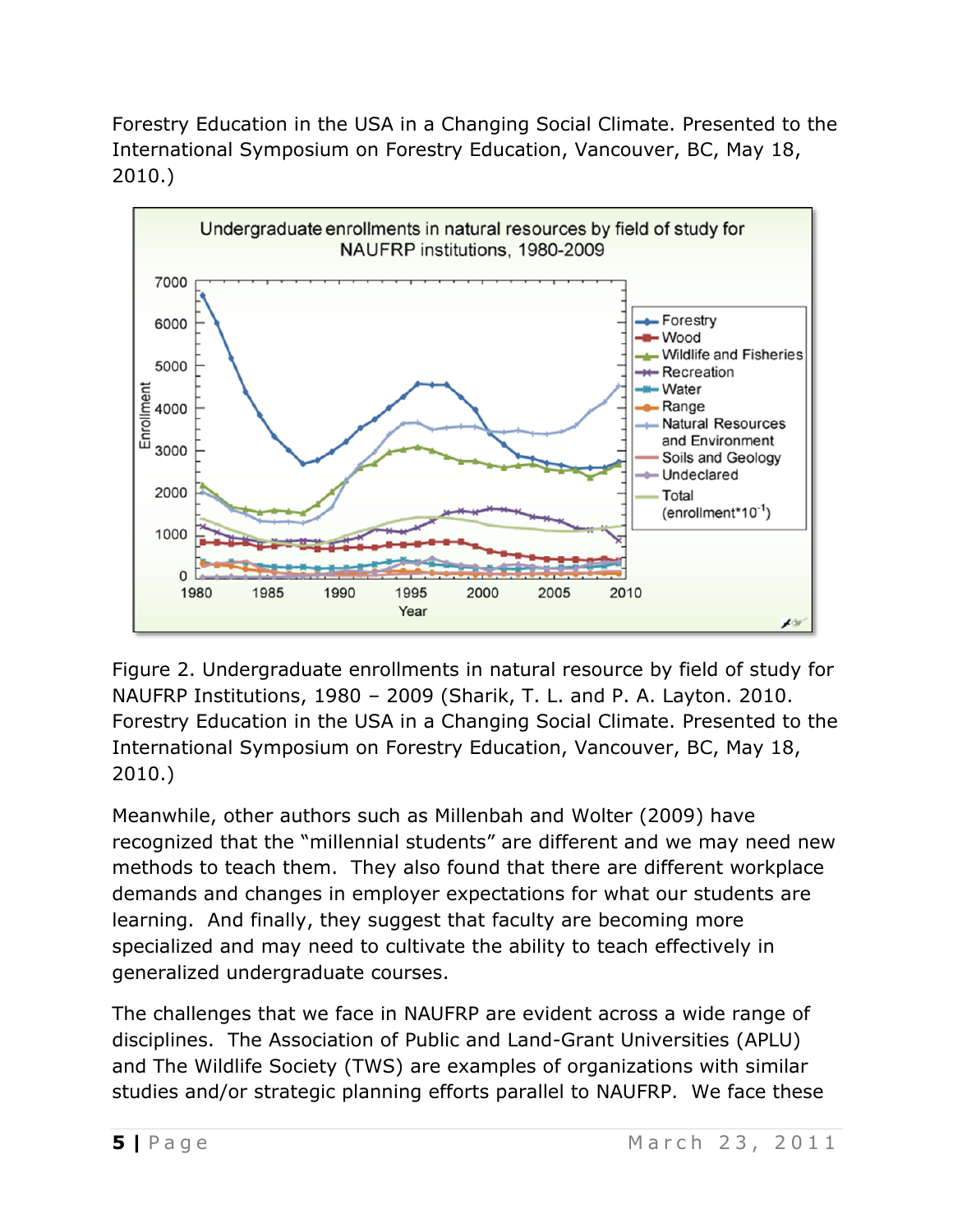challenges in a time of economic constraint in most public universities. Thus, we must seek to accomplish the educational goal of NAUFRP's Strategic Plan in a way that optimizes our educational resources. Accordingly, we must look to each other and to our partners, including professional societies, government agencies, environmental nongovernmental organizations, foundations, and industry, to help with this effort. This strategy, designed to enhance undergraduate education, is written with NAUFRP and its partners as the audience.

To develop this strategy, the NAUFRP Education Committee has:

- 1) Created a searchable literature database on the scholarship of teaching and learning in natural resources that is now available to members on line;
- 2) Attended or reviewed processes in other organizations of similar nature;
- 3) Hosted an educational roundtable at the Cooperative Ecosystem Science Unit national meetings held in Washington, DC in June 2010;
- 4) Reviewed the NAUFRP diversity study; and
- 5) Met as a group to develop the following goals, objectives and action steps for the executive committee's review and input.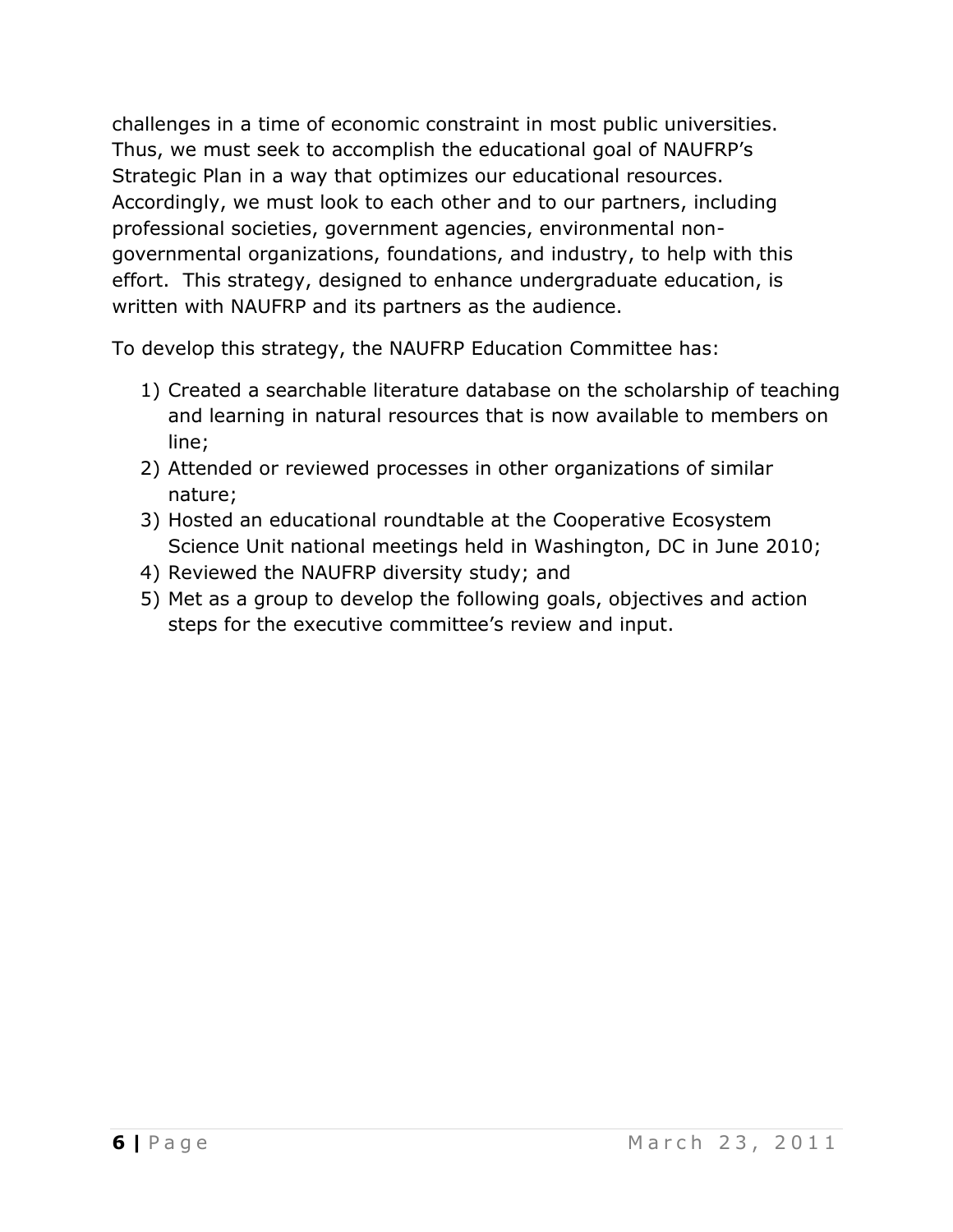Educational Enhancement Strategy: Goals and Action Steps

# **Goal 1**

Understand the supply of and demand for FRNR professionals in a way that allows us to more efficiently utilize our educational resources.

FRNR practices are rapidly changing as technology and research results are put into place that guides our future work. As a public good, albeit owned by both public and private owners, the demands for goods and services from our forested lands also have changed rapidly in the last two decades. With that, our professions must change to meet these new practices and expectations. Our academies must understand these changes and adapt our curriculum, teaching methods, recruiting strategies and placement efforts.

# Objective A

Create and institutionalize an effective national system for determining levels of interest among high school students in pursuing degrees and careers in FRNR.

# *Action Steps:*

- 1) Develop a survey instrument (or utilize existing ones) for periodic administration to high school students.
- 2) Utilize the results of the survey to determine projected undergraduate enrollments by field of study and levels of resources needed to accommodate these enrollments.

# Objective B

Create and institutionalize an effective national system to collect and analyze data on student enrollments.

- 1) Seek support for the collection of primary data on student enrollments via a web based system.
- 2) Seek support for the analysis of these data periodically for publication.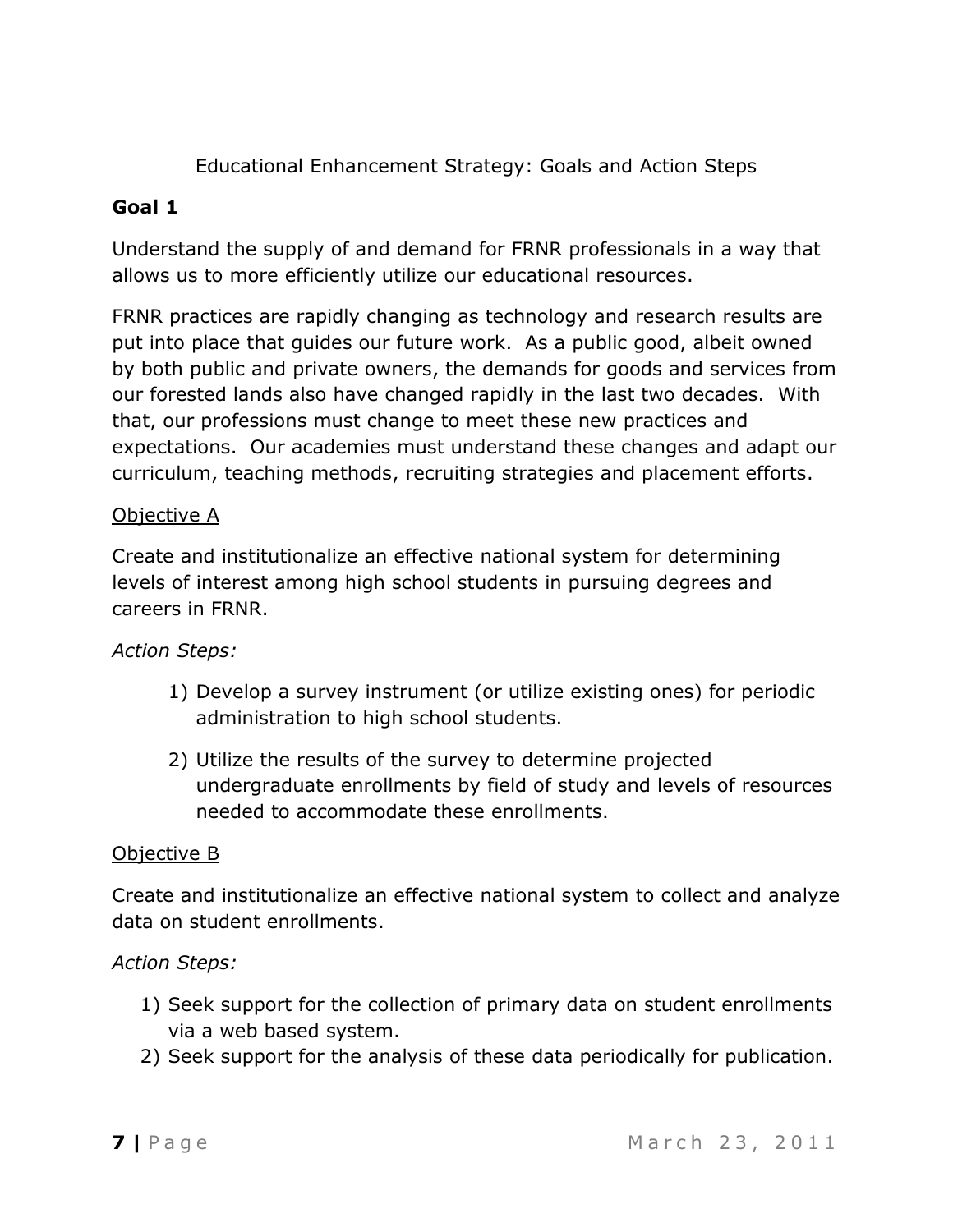3) Investigate the potential cooperation and linkage for USDA's Food and Agriculture Education Information System (FAEIS) to strengthen natural resource education data bases.

# Objective C

Create and institutionalize an effective national system to collect and analyze information on demand for FRNR professionals.

# *Action Steps:*

- 1) Develop a broad-based employer survey for FRNR professionals (administered every 5 years).
	- a. Determine needs.
	- b. Determine competencies.
	- c. Determine importance of accreditation and certification in hiring decisions.
- 2) Develop a broad-based recent alumni survey for FRNR professionals (administered every 5 years).
	- a. Determine needs.
	- b. Determine competencies.
- 3) Perform an analysis (e.g., Sample, V.A. et. al (2000)) every 5 years with systematic data and analysis that identifies the gaps in general and technical knowledge, skills/abilities, and behaviors. This can be accomplished in partnership by professional societies –TWS and Society of American Foresters (SAF) and educational groups –NAUFRP and the National Association University Fish and Wildlife Programs (NAUFWP) by utilizing results of Action Steps 1 and 2 and summarizing the results for curriculum development.
- 4) Disseminate broadly, including to NAUFRP and NAUFWP institutions, partners/stakeholders, and accreditation and certification bodies.

#### Objective D

Develop effective methods to recruit the numbers, quality, and diversity of students needed in FRNR.

# *Action Steps:*

1) Nationalize and institutionalize the Southern NAUFRP Recruiting Survey for foresters and add other natural resource majors –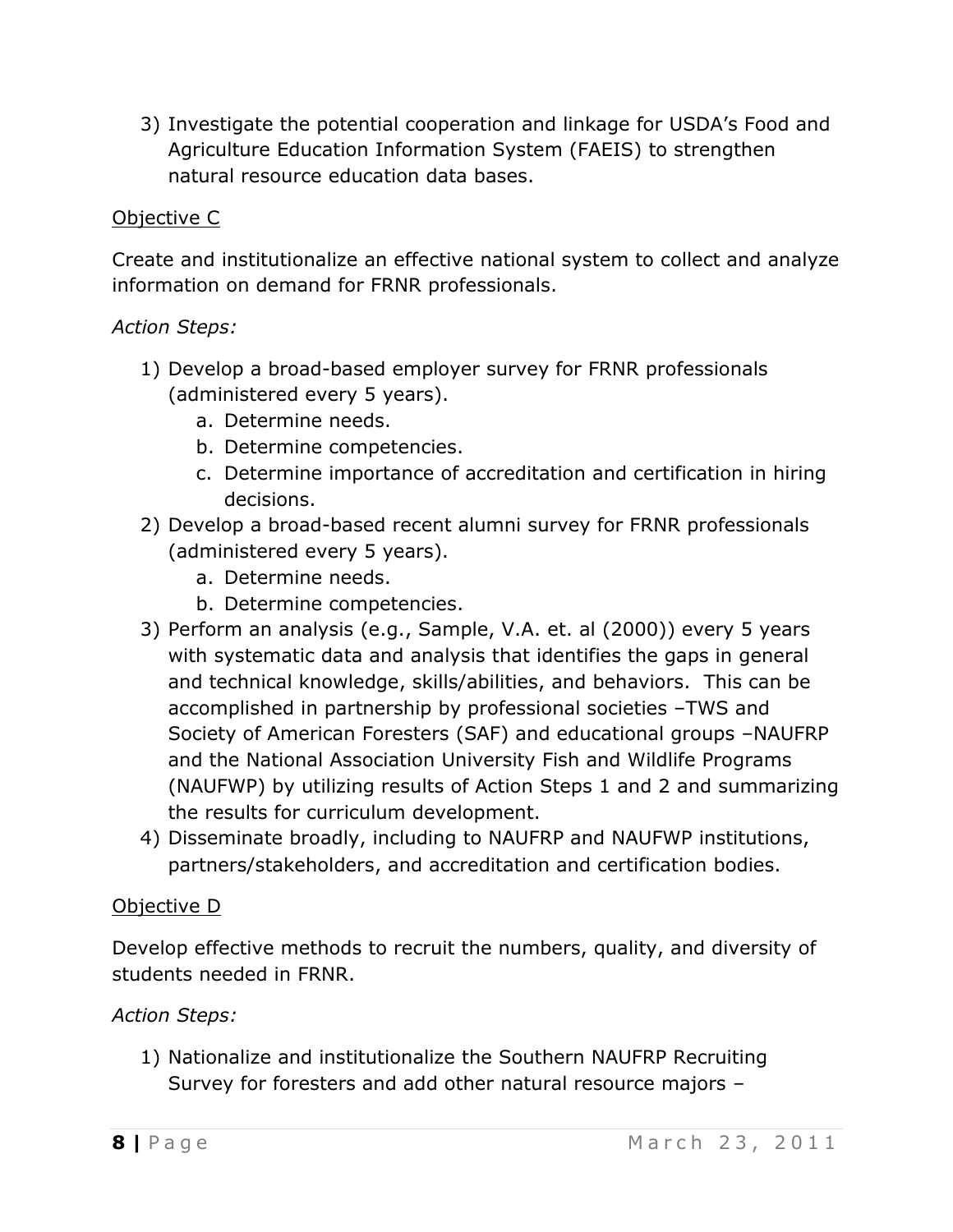automate via web with appropriate Institutional Review Board approvals within participating universities.

- a. Determine factors that influence students to choose a major.
- b. Assess and disseminate techniques for effective recruiting.
- c. Analyze demographic data.
- 2) Share survey results among NAUFRP member institutions so that they can more efficiently target recruiting efforts.
- 3) Encourage the development of formal joint programs between and among 2- and 4-year institutions.
- 4) Strengthen educational pathways into our university degree programs through strategic partnerships with K-12 systems.
- 5) Market experiential learning opportunities in recruiting efforts.

# Objective E

Develop effective methods to retain students in FRNR majors.

*Action Steps:*

- 1) Develop a survey and institutionalize the collection and analysis of data aimed at understanding why students remain in and leave FRNR programs.
- 2) Share survey results among NAUFRP member institutions so that they can more efficiently retain students.
- 3) Develop, implement, and share best practices for retention of students.

# **Goal 2**

Enhance the educational process in a way that recognizes needed attributes of our students and provide faculty resources so that we produce the best student possible (effect positive change in the educational system).

Thirty years ago, many of us graduated with 150 semester credit hours, sometimes in 4 years but more often in more than 4 years. Today many universities are moving to 120 hours degree programs where students are strongly encouraged to graduate in 4 years or less. Faculty numbers are declining in many traditional areas due to early retirement programs and the elimination of positions as the result of budget-related problems. Most natural resource departments have many fewer faculty members now than 20 years ago. Combined with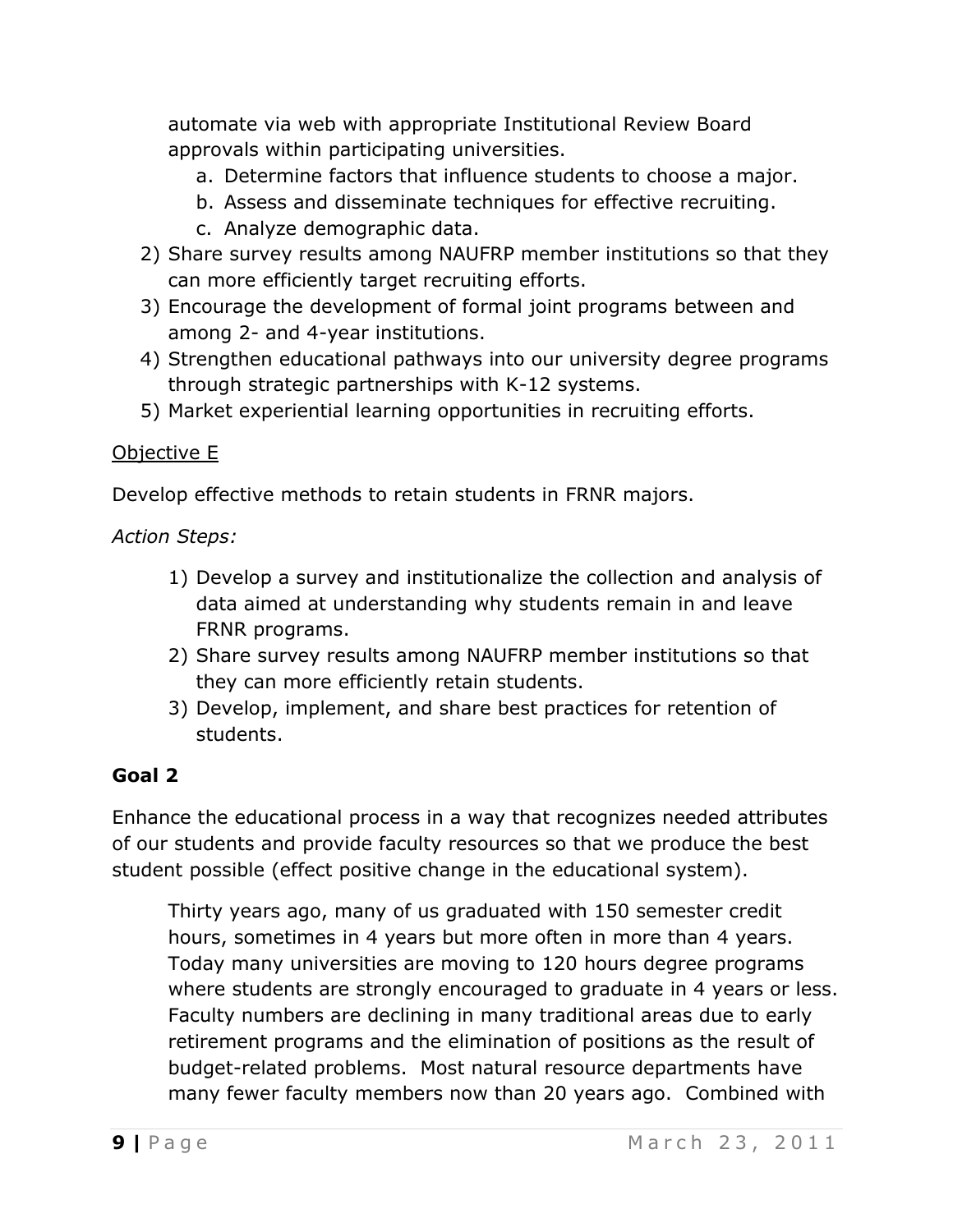the results of Goal 1, we must understand these changes and adapt our curriculum and teaching methods to these changes.

# Objective A

Design curricula that provide the opportunity for students to acquire the knowledge, skills/abilities, and behaviors that reflect employer, societal, and environmental needs.

*Action Steps*:

- 1) Define, develop, and share core competencies.
- 2) Define, develop, and share specializations (links to certificate programs).
- 3) Ensure global perspectives within curricula:
	- a. Enhance and share "Study Abroad" opportunities
		- i. Agreements on transfer of credits
		- ii. Agreements on fees and tuition sharing
	- b. Encourage faculty exchanges
- 4) Provide new information gained from meetings such as the Biennial University Education in Natural Resources (UENR) conference. Proceedings should be continued at least as archived materials and linked to the NAUFRP web page.

<http://digitalcommons.usu.edu/cuenr/Sessions/>

- [http://www.cnr.usu.edu/quinney/htm/publications/uenr.](http://www.cnr.usu.edu/quinney/htm/publications/uenr)
- 5) Work closely with accreditation and certification bodies to ensure that degree programs meet emerging societal needs.
- 6) Create FRNR\*STEM Programs (see A.P.L.U. recommendations on AG\*STEM). (National Research Council, 2009)

# Objective B

Improve instructional practices, methods, and strategies that enhance learning (Pedagogy).

- 1) Integrate experiential learning to include internships, field-based learning, service-learning, and undergraduate research.
- 2) Encourage non-credit internships, summer jobs, co-ops etc.
- 3) Support faculty professional development to enhance teaching skills.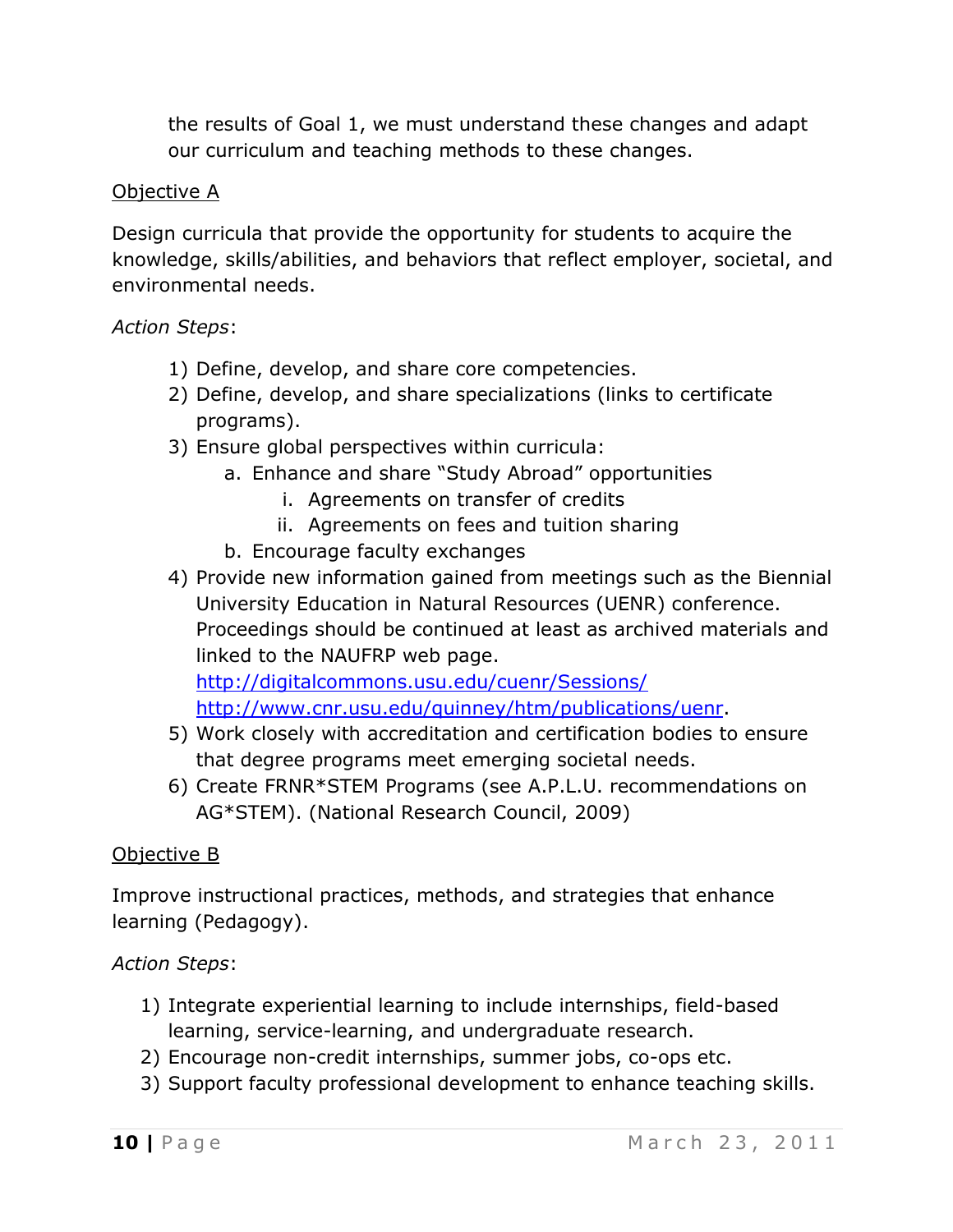- a. Enhance faculty understanding of student learning styles and instructional theory.
- b. Mentor new faculty in the teaching arena.
- c. Support faculty attendance at teaching conferences.
- d. Recognize and reward effective teaching.
- 4) Support a national consortium for distance learning in natural resources (Ag\*IDEA model).
- 5) Share new technologies and best practices via communications on the NAUFRP website (includes UENR conference, etc).

# Objective C

Develop an effective and efficient means of assessing outcomes related to teaching for continued improvement of degree programs and student learning

# *Action steps:*

- 1) Fund study to determine what works well in FRNR outcomes assessment, which may involve alumni and employers, capstone courses and other vehicles to evaluate. Communicate results.
- 2) Consider national exit exam, e.g., SAF certified forester exam, as a tool for outcome assessment with results being annually communicated to individual schools to identify weaknesses and strengths by subject areas.
- 3) Fund studies to identify and communicate best practices to determine and accurately evaluate teaching effectiveness.

# **Goal 3**

NAUFRP should develop and strengthen educational partnerships (e.g., CEDD, NAUFWP, Ecological Society of America (ESA), APLU, TWS, SAF, USDA, USDOI, American Fisheries Society (AFS)) regarding undergraduate education with all stakeholders in natural resources in a way that leverages our mutual interests so that we produce the numbers, quality, and diversity of natural resource professionals needed for the future.

It will take a coordinated effort among colleges and universities, K-12 schools, professional societies, industry, government, and civil society to produce natural resource professionals capable of addressing the challenges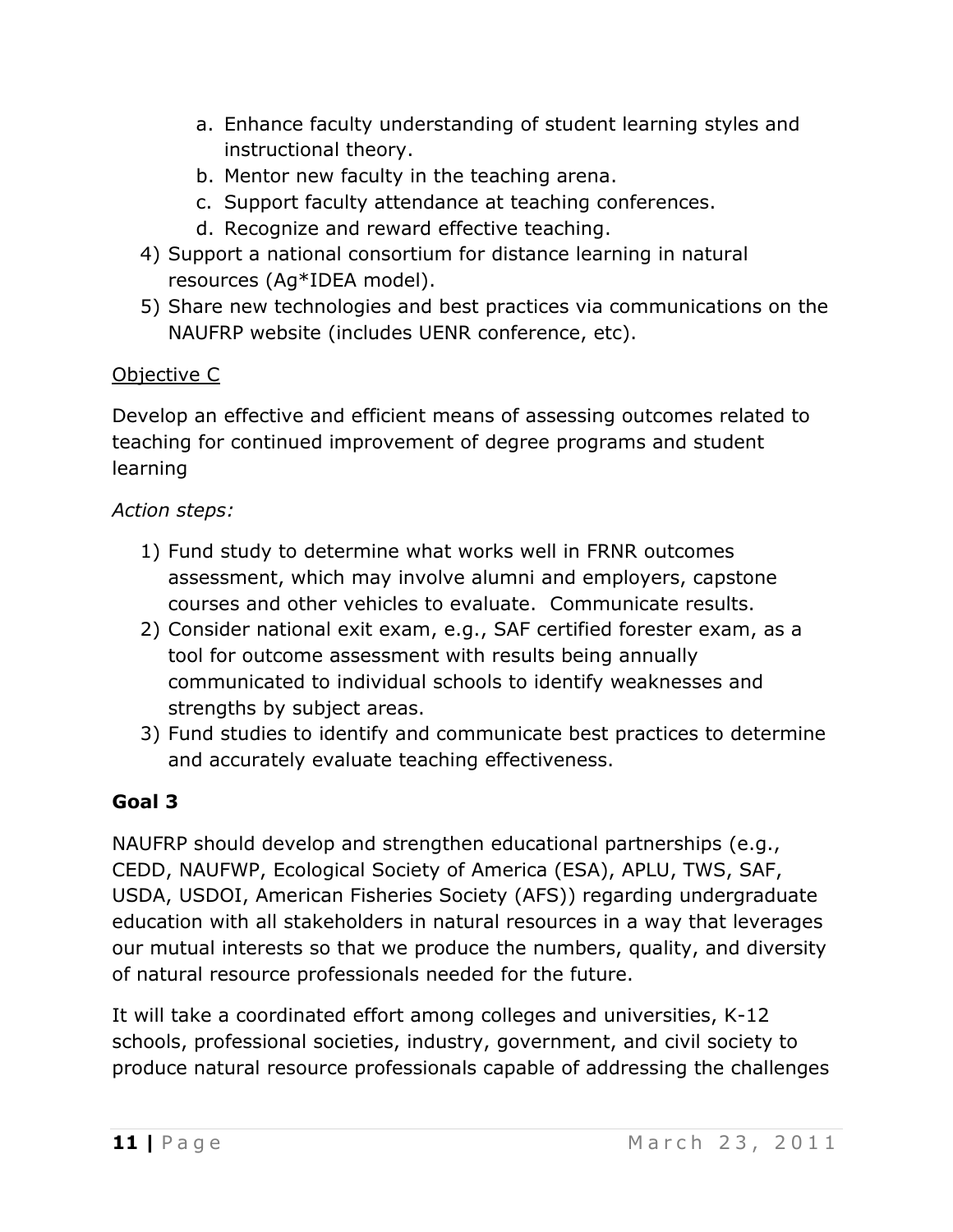of the 21<sup>st</sup> century. This coordinated effort also will be necessary to build political support for this education agenda.

# Objective A

Create a national Blue Ribbon Panel from partner organizations to develop a common agenda and leverage support for recommendations common to strategies being developed by partners.

# *Action Steps:*

- 1) Obtain funding for Blue Ribbon panel to meet and develop ongoing dialogue and share strategic plans.
- 2) Develop common strategies and seek implementation support.

# Objective B

Effectively engage agencies and other partners in the NAUFRP teaching mission.

#### *Action Steps:*

- 1) Develop professional mentoring programs with partners for our students
- 2) Eliminate barriers to participation of agency personnel in teaching activities such as leading undergraduate research projects and/or courses
- 3) Develop agency-sponsored internships with continuous funding that are tied to member schools.

# Objective C

Develop a clearinghouse/portal for sharing the advancement of FRNR educational excellence.

- 1) Obtain funding to develop and maintain clearinghouse.
- 2) Develop the content of a clearinghouse to include best practices for teaching, webinars, blogs, case studies, bibliographic database, etc.
- 3) Play a lead role in developing a clearinghouse with APLU, TWS, AFS, ESA, NAUFWP, and Council of Environmental Deans and Directors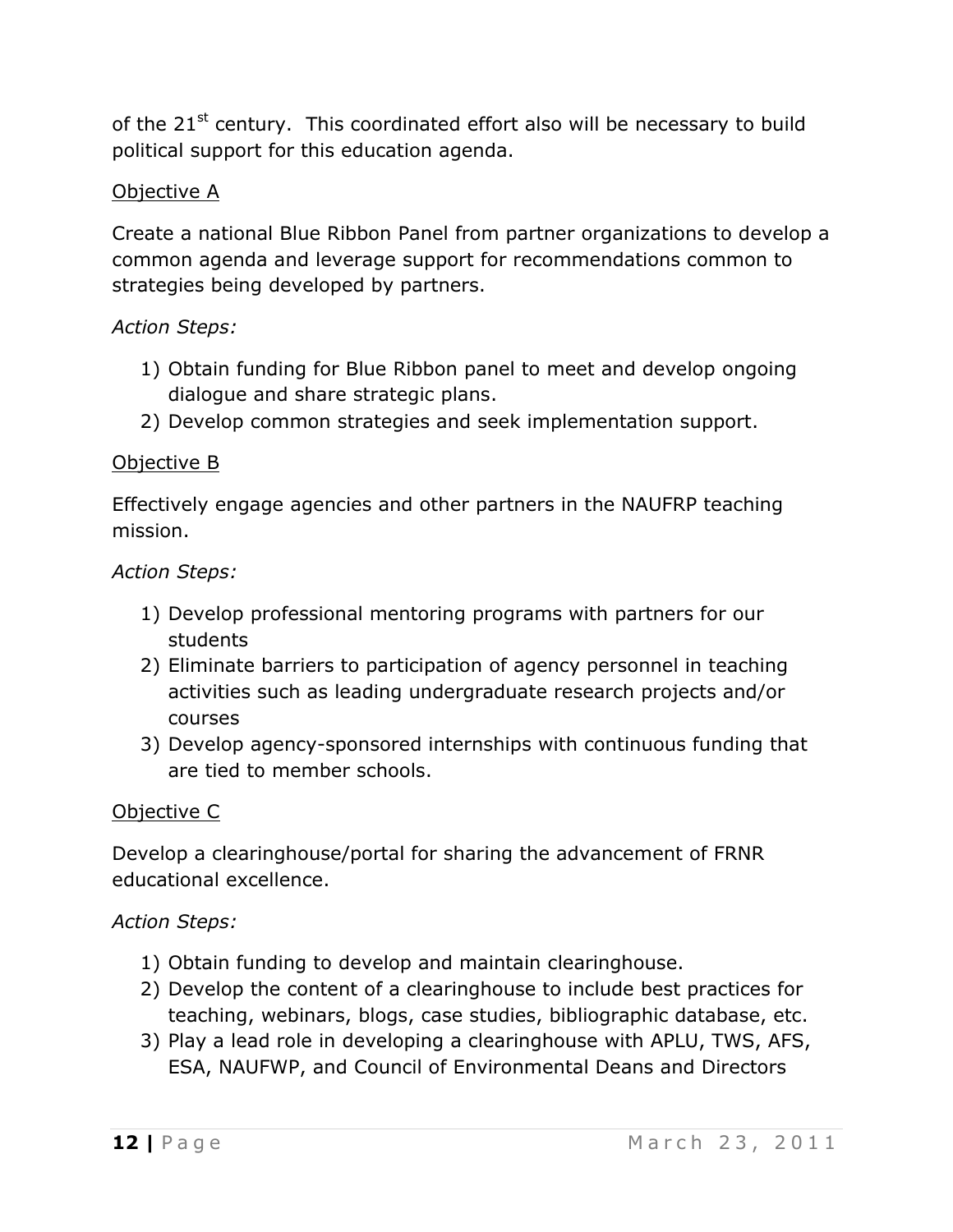(CEDD), as initial partners.

# Objective D

Become active in organizations fostering FRNR education at the global level.

*Action Steps:*

- 1) NAUFRP education or international committee chair should participate in international activities and meetings of organizations such as the International Forestry Students' Association (IFSA), International Union of Forestry Research Organizations (IUFRO)-education committee, and International Partnership for Forestry Education **(**IPFE), and prepare a report for NAUFRP membership.
- 2) Invite international organizations to address NAUFRP general meeting to foster educational dialogue.
- 3) Determine potential for joint actions.

# **Goal 4**

Promote research related to undergraduate education in FRNR programs.

# Objective A

Obtain increased funding for educational research in FRNR to provide for continual improvement.

*Action Steps:*

- 1) Encourage the use of McIntire-Stennis funds for research projects involving teaching and learning in FRNR disciplines.
- 2) Encourage faculty to seek competitive funding for educational research.

# Objective B

Ensure that faculty members receive appropriate recognition for the scholarship of teaching and learning.

# *Action Steps:*

1) Encourage department heads and deans of programs that make up the NAUFRP membership to place appropriate weight on teaching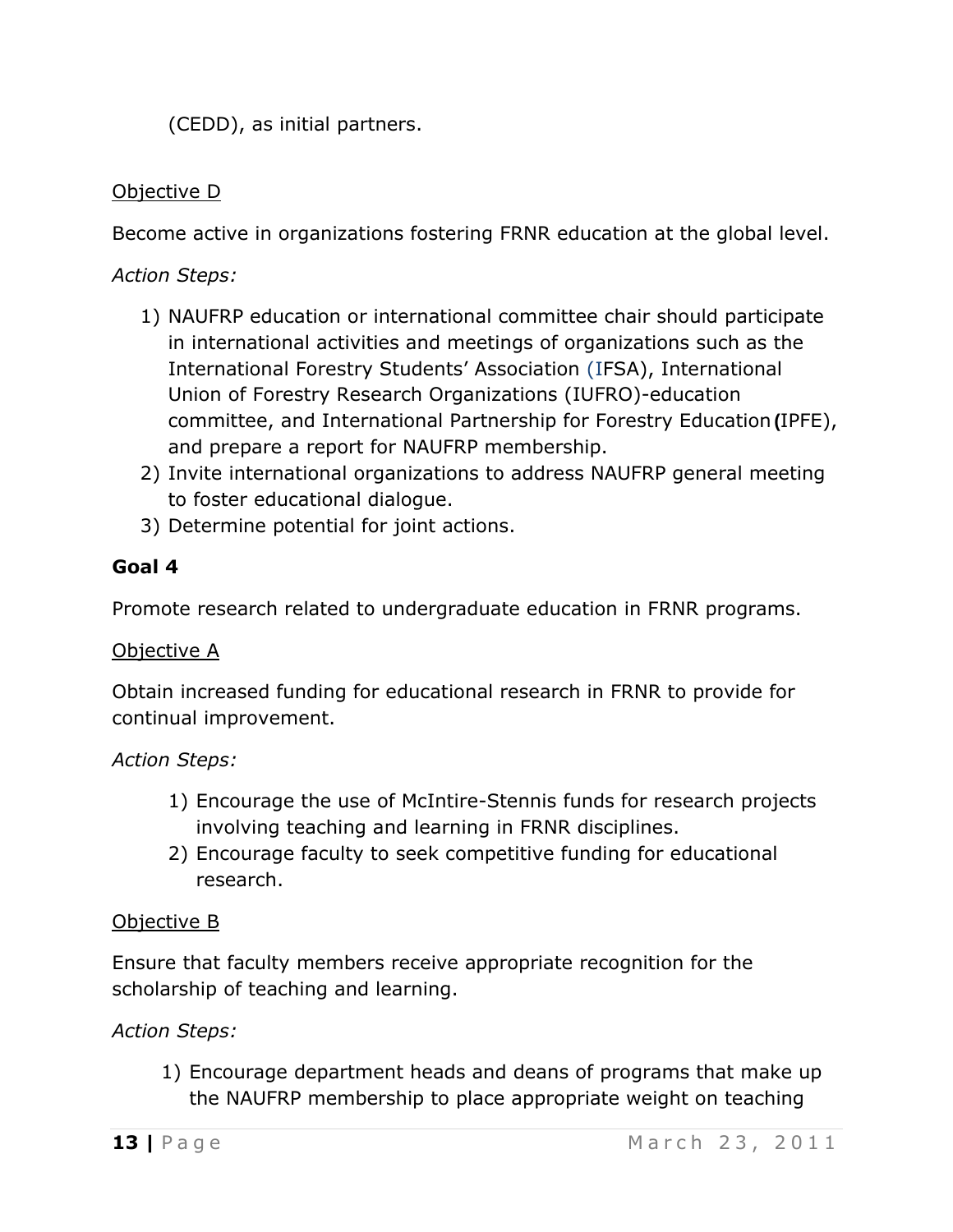activities during annual performance reviews, promotion and tenure reviews, and the allocation of merit raises.

- 2) Encourage department heads and deans for programs that make up the NAUFRP membership to submit qualified candidates to university and national teaching award programs.
- 3) Develop and disseminate best practices for recognizing excellence in the scholarship of teaching and learning.

# Objective C

Enhance faculty interaction on research relating to undergraduate education.

- 1) Become a cooperating organization to the Journal of Natural Resources and Life Sciences Education.
- 2) Foster the publication of special issues of peer-reviewed journals on the scholarship of teaching and learning in FRNR.
- 3) Seek expansion of professional society sessions on education at national meetings.